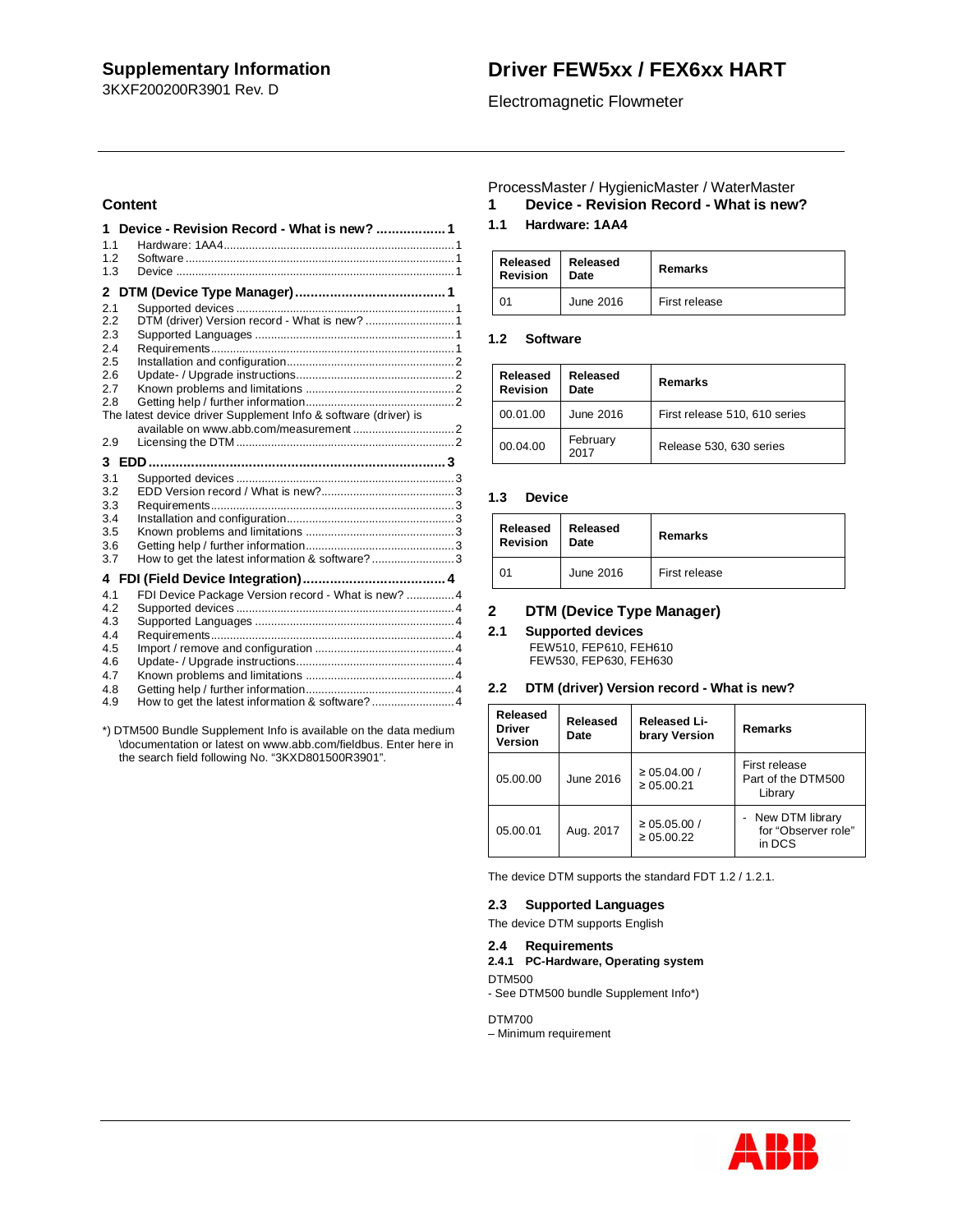2-GHz-Processor or better with 32 Bit (x86) or 64 Bit (x64) 1 GB RAM or better 500 MB free hard disk space 1024 x 768 screen resolution recommended Microsoft Windows 7 Service Pack 1, Windows 8.1 & Windows 10 (32 Bit / 64 Bit variants sup-ported) Microsoft .NET Framework 4.6.1 Microsoft Visual C++ 2015 Redistributables - 14.0.23026 Microsoft Internet Explorer 6.0 or higher Adobe Reader latest version

### **2.4.2 Frame application / compatibility**

#### DTM500

See DTM500 bundle Supplement Info\*)

#### DTM700

The ABB DTM should be usable in all frame applications according to the requirements of FDT 1.2. / 1.2.1.

Refer the corresponding frame application documentation and Manuals

## **2.5 Installation and configuration**

## **2.5.1 Installation**

DTM500

See DTM500 Bundle Supplement Info\*)

#### DTM700

- Ensure that the minimum hardware requirements are met.
- Start Windows (login with administrator rights!).
- Cancel all active applications.
- Unpack the DTM zip file available as download from
- www.abb.com/Instrumentation
- Start the installation Wizard as follows:
- Right hand MouseClick with "run as Administrator"
- <drive>:\..\.exe

– Follow the instructions

### **2.5.2 Uninstall instructions**

DTM500 See DTM500 Bundle Supplement Info\*)

#### DTM700

In the operating system: Start -> Settings -> Control Panel -> Add/Remove Programs -> Select the DTM and Uninstall

### **2.6 Update- / Upgrade instructions**

DTM500 See DTM500 Bundle Supplement Info\*)

#### DTM700

– Uninstallation is not required before update / upgrade. It can be handled like a new installation existing projects will be retained. Only in case of upgrade from DTM500 to DTM700, uninstallation of DTM500 to be followed as specified in DTM500 Bundle supplementary In-formation document before proceeding with DTM700 installation.

– Hints regarding new versions may be found under http://www.abb.com/Fieldbus

**2.7 Known problems and limitations** DTM500

### None

DTM700

- None

#### **2.8 Getting help / further information**

Help concerning the integration of the DTM in the FDT frame application can be found in the respective documentation of the frame application.

#### **2.8.1 How to get the latest information & software?**

The latest device driver Supplement Info & software (driver) is available on www.abb.com/measurement

### **2.9 Licensing the DTM**

DTM500 See DTM500 Bundle Supplement Info\*)

DTM700 None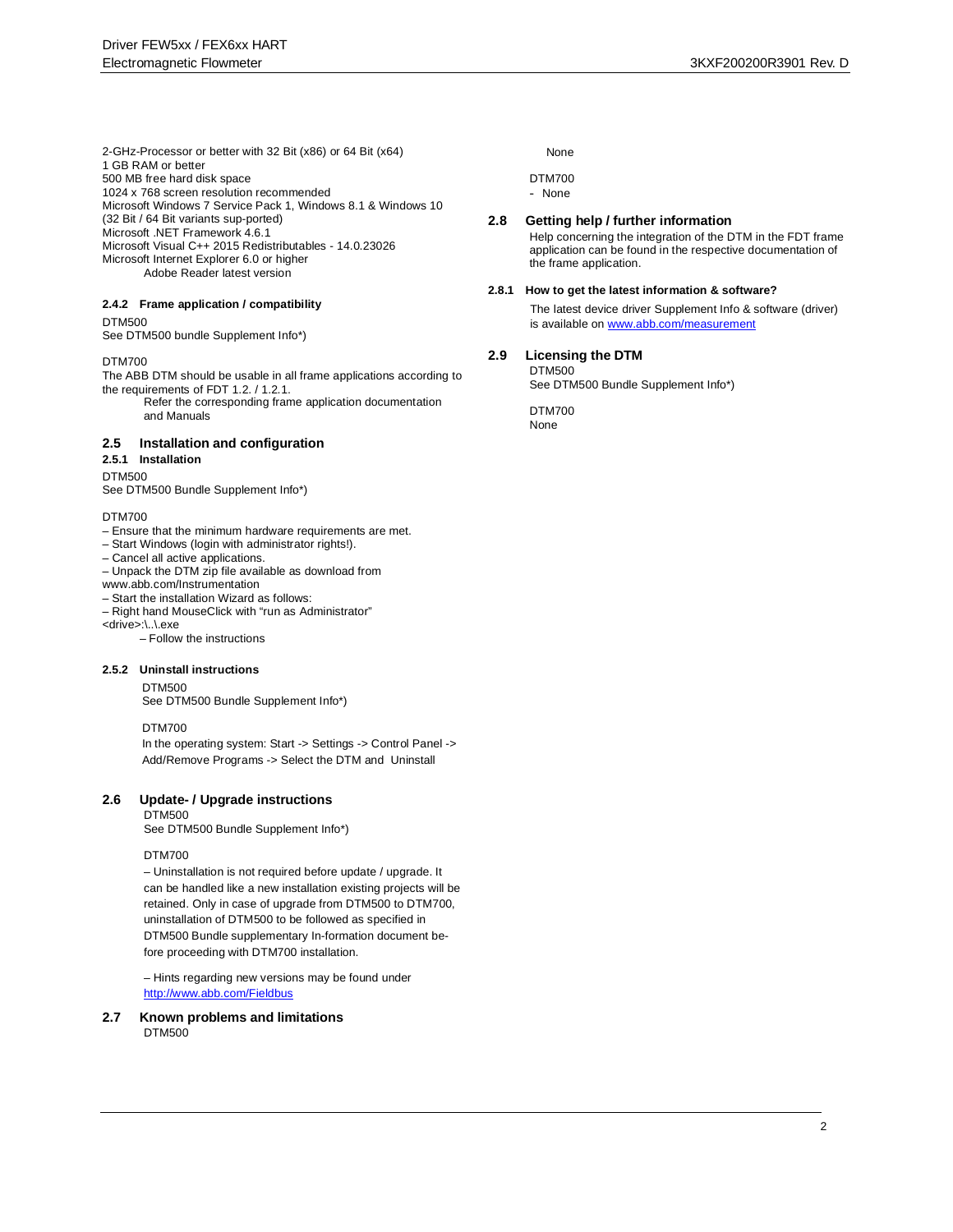## **3 EDD**

### **3.1 Supported devices** FEW510, FEP610, FEH610 FEW530, FEP630, FEH630

## **3.2 EDD Version record / What is new?**

| Released<br>Version | Released<br>Date | Remarks                                                    |  |
|---------------------|------------------|------------------------------------------------------------|--|
| 01 01               | <b>July 2017</b> | <b>First Release</b>                                       |  |
| 01 02               | June 2019        | FCG: FDI - registered                                      |  |
| 01 03               | Mar 2021         | Addition of ethernet functionality,<br>FEXx1x enhancements |  |

## **3.3 Requirements**

### **3.3.1 Interpreter / compatibility**

The EDD is released for PDM  $\geq$  9.1 and SDC625.

## **3.4 Installation and configuration**

Start your Frame application and follow the instructions.

## **3.5 Known problems and limitations**

None known

## **3.6 Getting help / further information**

Help concerning the integration of the driver in the frame application can be found in the respective documentation of the frame application.

## **3.7 How to get the latest information & software?**

The latest device driver Supplement Info & software (driver) is available on www.abb.com/fieldbus:

- latest information [*field device protocol dependent*]
	- latest info (download) [*device type dependent*]
		- Driver description
		- Software [*driver type dependent*]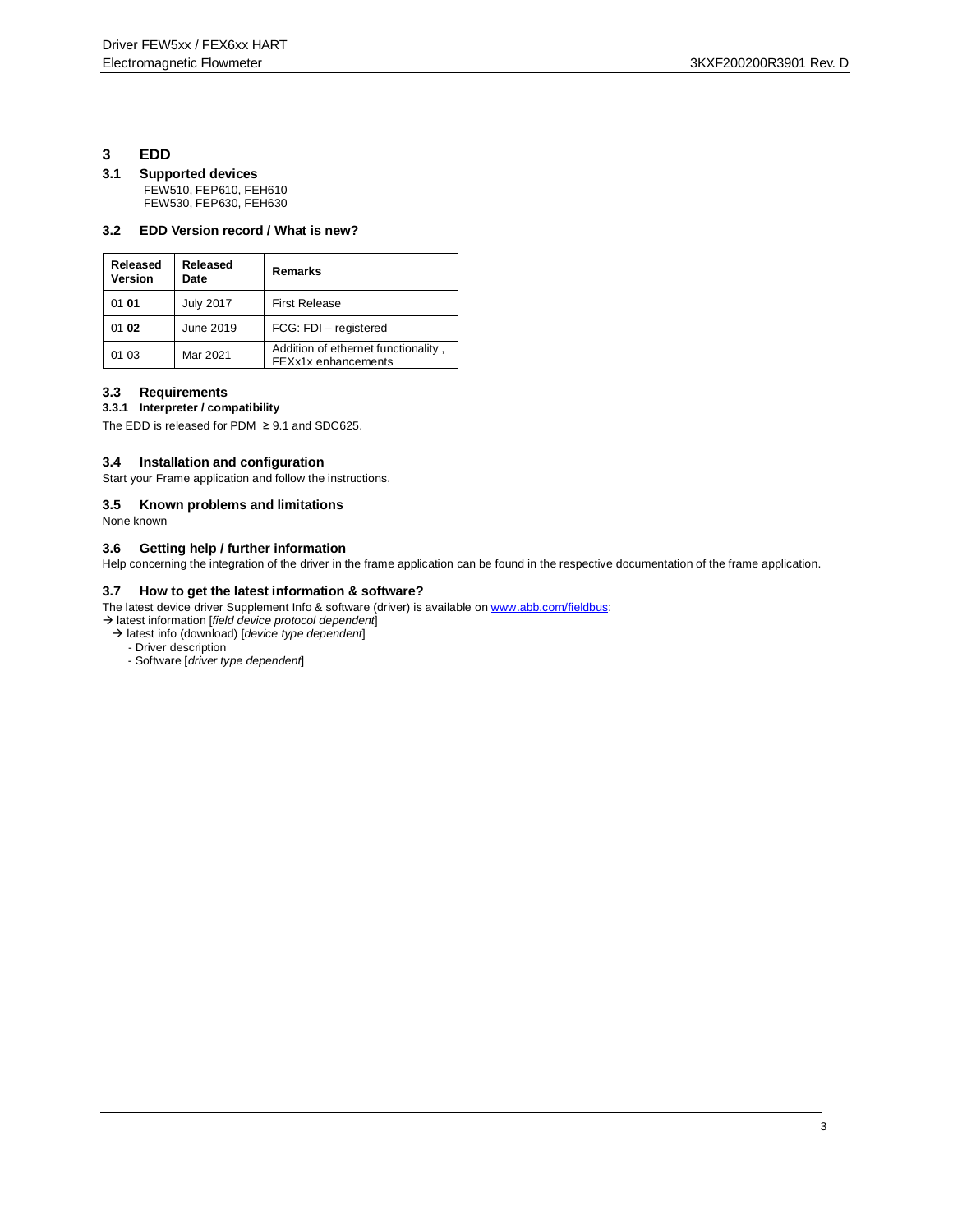## **4 FDI (Field Device Integration)**

FDI Package (EDD based)

### **4.1 FDI Device Package Version record - What is new?**

| Released<br>Date | Package<br>Version | <b>EDD</b><br>Released<br>Version<br>(Dev Rev) | Attachment<br>(revision)                                                                                                                                                               | UIP<br>Re-<br>lease<br>d<br>Ver-<br>sion<br>(00.0)<br>0.00 | <b>UIP</b><br>Changed<br>UIP file<br>count | <b>Remarks</b><br>(EDD. Attachment, UIP)                      |
|------------------|--------------------|------------------------------------------------|----------------------------------------------------------------------------------------------------------------------------------------------------------------------------------------|------------------------------------------------------------|--------------------------------------------|---------------------------------------------------------------|
| <b>July 2017</b> | 01.00.00           | 01 02                                          | FEP630_FEH630_family_256x256.png,<br>OI FEP610 FEH610 EN A.pdf                                                                                                                         | none                                                       | no                                         | First release                                                 |
| June 2019        | 01.01.00           | 01 02                                          | FEP630_FEH630_family_256x256.png,<br>OI FEP610 FEH610 EN A01.pdf                                                                                                                       | None                                                       | No                                         | <b>FCG Registered</b>                                         |
| May 2021         | 01.03.00           | 01 03                                          | FEP630_FEH630_family_256x256.png,<br>OI_FEP610_FEH610_EN_A.pdf<br>OI_FEP610_FEH610_EN_B.pdf<br>OI FEP630 FEH630 EN B.pdf<br>OI FEP630 FEH630 EN D01.pdf<br>OI FEP630 FEH630 EN D02.pdf | 1.0.5                                                      | no                                         | Addition of ethernet<br>Functionality, FEXx1x<br>enhancements |

### **4.2 Supported devices**

FEW510, FEP610, FEH610 FEW530, FEP630, FEH630 FEXx1x

### **4.3 Supported Languages**

The device Package supports English.

### **4.4 Requirements**

FDI Technology Version 1.x.x

### **4.5 Import / remove and configuration**

Start your EDD Host application and follow the instructions.

### **4.6 Update- / Upgrade instructions**

### **4.7 Known problems and limitations**

None known

### **4.8 Getting help / further information**

Help concerning the integration of the Package in the FDI frame application can be found in the respective documentation of the frame application.

Use mouse over for field hints and tooltips.

### **4.9 How to get the latest information & software?**

- The latest device driver Supplement Info & software (driver) is available on www.abb.com/measurement.